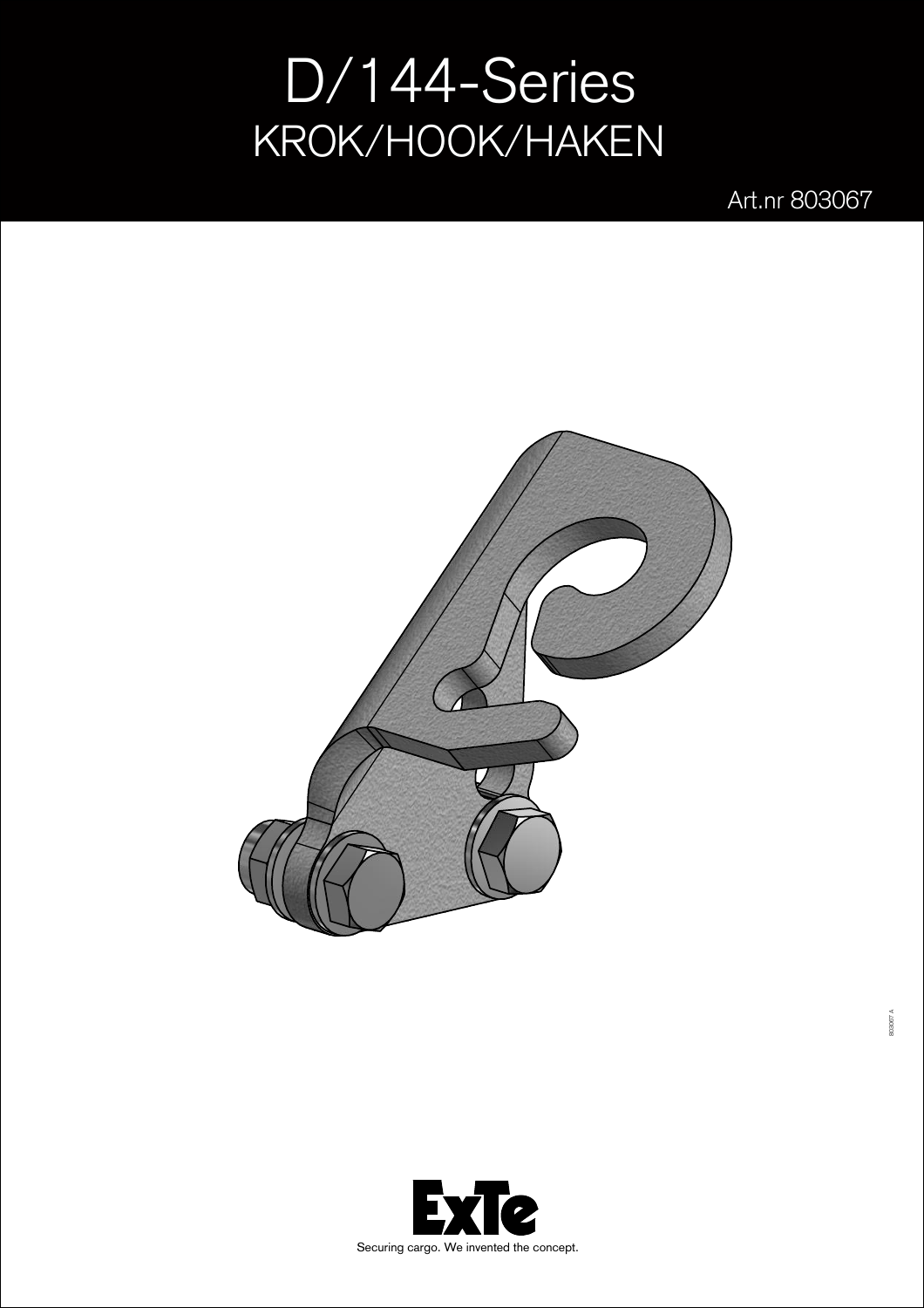## Sida/Page/Seite 2

Teknisk data / Technical details / Technische Daten Reservdelar / Spare Parts / Ersatzteile



## Vikt/Weight/Gewicht: 0,65kg



ExTe Fabriks AB, SE-820 41 Flrila Sweden. Tel: +46 (0)651 175 00. Fax: +46 (0)651 175 03. E-mail: info@exte.se www.exte.se